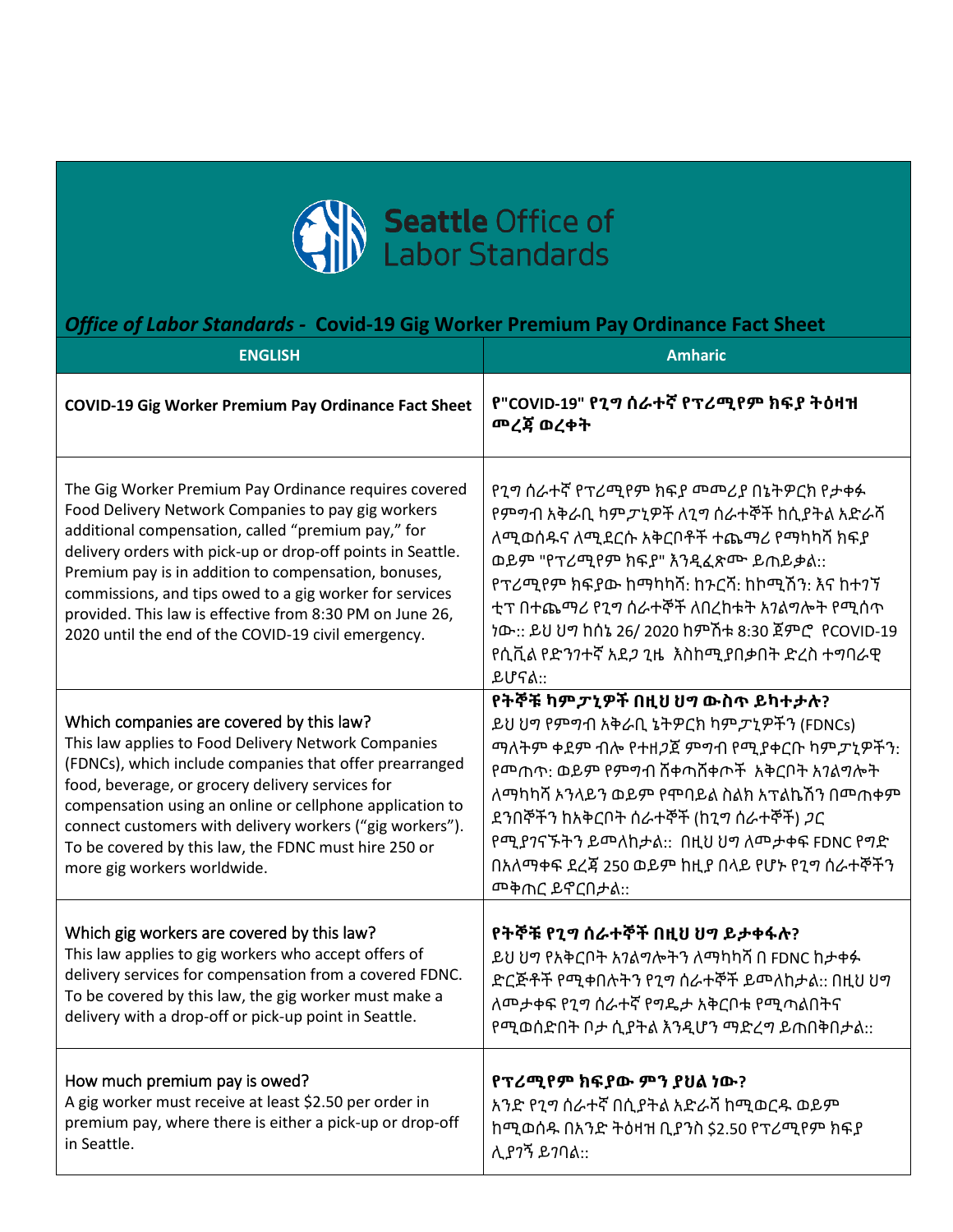| A worker is also owed the following additional amounts if<br>applicable to that same online order:<br>\$1.25 for each additional pick-up point in Seattle<br>\$1.25 for each additional drop-off point in Seattle                                                                                                                                                                                                                                                                                                      | እንዲሁም ሰራተኛው ለተሞሳሳይ ትዕዛዞች እንደሁኔታው<br>የሚከተሉትን ተጨማሪ ክፍያዎች ሊያንኝ ይችላል:<br>\$1.25 ከሲያትል ለሚወሰድ እያንዳንዱ ተጨማሪ ትእዛዝ<br>\$1.25 ሲያትል ለሚወርድ እያንዳንዱ ተጨማሪ ትእዛዝ                                                                                                                                                                                                                                                                                                                |
|------------------------------------------------------------------------------------------------------------------------------------------------------------------------------------------------------------------------------------------------------------------------------------------------------------------------------------------------------------------------------------------------------------------------------------------------------------------------------------------------------------------------|---------------------------------------------------------------------------------------------------------------------------------------------------------------------------------------------------------------------------------------------------------------------------------------------------------------------------------------------------------------------------------------------------------------------------------------------------------------|
| Food Delivery Network Companies must:<br>Pay premium pay at the same time compensation is<br>provided for the rest of the online order<br>Identify which orders qualified for premium pay<br>Separately itemize premium pay from other<br>compensation<br>Provide workers with individual, written notice of the<br>rights granted by this law, including the right to be free<br>from retaliation. Notice must be made by phone<br>application or online web portal, in English and the<br>worker's primary language. | የምግብ አቅርቦት ኔትዎርክ ካምፓኒዎች የግዴታ:<br>▪ የፕሪሚየም ክፍያውን ማካካሻው በቀረበበት ተመሳሳይ<br>ሰዓት ለቀሪዎቹ የኦንላይን ትዕዛዞች በሙሉ የፕሪሚየም ክፍያውን<br><u> መፈጸም ይጠበቅባቸዋል::</u><br>■    የትኞቹ ትእዛዞች ለፕሪሚየም ክፍያው ብቁ እንደሆኑ መለየት<br>ይኖርባቸዋል::<br>■     የፕሪሚየም ክፍያውን ከሌሎች ማካካሻዎች ዘርዝሮ መለየት<br>ይጠበቅባቸዋል::<br>ለሰራተኞች በማል ከብቀላ ነጻ የመሆን መብታቸውን ያካተተና<br>በዚህ ህግ የተሰጣቸውን ሞብት የያዘ ማስታወቂያ በጽሁፍ<br>ሊሰጣቸው ይ7ባል:: ይህ ማስታወቂያ የግድ በስልክ አፕሊኬሽን<br>ወይም ኦንላይን በድህረ ንጽ ፖርታል ላይ በ እንግሊዘኛ እና<br>በሰራተኛው የመጀመሪያ ቋንቋ ሊሰጥ ይንባል:: |
| <b>Consumer &amp; Gig Worker Protections</b><br>Companies are prohibited from taking these actions, if they<br>are taken as a result of this law going into effect:<br>Reducing or modifying service areas in Seattle<br>Reducing a worker's compensation<br>Limiting a worker's earning capacity<br>Adding customer charges to grocery orders                                                                                                                                                                         | የተጠቃሚ እና የጊግ ሰራተኛ ጥበቃ:<br><u>ካም<i>ፓኒ</i>ዎች ይህ ህማ ተማባራዊ ከመደረ</u> ጉ አኳያ የሚከተሉትን<br>እርምጃዎች ከመውሰድ መቆጠብ ይጠበቅባቸዋል::<br>በሲያትል አካባቢ ያለውን አንልግሎት መቀነስ ወይም ማሻሻል<br>የሰራተኞችን ማካካሻ መቀነስ<br>$\blacksquare$<br>በምግብ ሸቀጣሸቀጦች ትዕዛዝ ላይ የደንበኛ ክፍያ መጨመር                                                                                                                                                                                                                           |
| SEATTLE OFFICE OF LABOR STANDARDS                                                                                                                                                                                                                                                                                                                                                                                                                                                                                      | የሲያትል የስራ ደርጃዎች ቢሮ                                                                                                                                                                                                                                                                                                                                                                                                                                            |
| Our mission is to advance labor standards through<br>thoughtful community and business engagement, strategic<br>enforcement, and innovative policy development, with a<br>commitment to race and social justice.                                                                                                                                                                                                                                                                                                       | ተልዕኮአችን የስራ ደረጃዎችን በታሰበበት ሁኔታ<br>በህብረተሰቡና በንግዱ ዘርፍ ተሳትፎ: በተጠናከረ<br>ስትራቴጂ: እና ፈጠራን ባካተተ የፖሊሲ ዕድንት ለዘርና<br>ማህበራዊ ፍትህ ቁርጠኝነትን በማሳየት ማሻሻል ነው::                                                                                                                                                                                                                                                                                                                    |
| <b>Our Services</b><br>Investigation of complaints<br>Outreach to workers<br>Technical assistance for business<br>Resources and referrals                                                                                                                                                                                                                                                                                                                                                                              | አገልግሎቶቻችን<br>ቅሬታዎችን መመርመር<br>ለሰራተኞች መድረስ<br>ለንግድ ድርጅቶች ቴክኒካዊ ድ <i>ጋ</i> ፍ መስጠት<br><u> ማብአቶችና ማጣቀሻዎች</u>                                                                                                                                                                                                                                                                                                                                                       |
|                                                                                                                                                                                                                                                                                                                                                                                                                                                                                                                        | የማስተርጎም አገልግሎት ይኖራል:: ለአካል ንዳተኞች አስፈላጊ<br>የሆኑ ነገሮች ይዘ <i>ጋ</i> ጃሉ:: አገልግሎቶቹ በነጻ ናቸው::                                                                                                                                                                                                                                                                                                                                                                         |